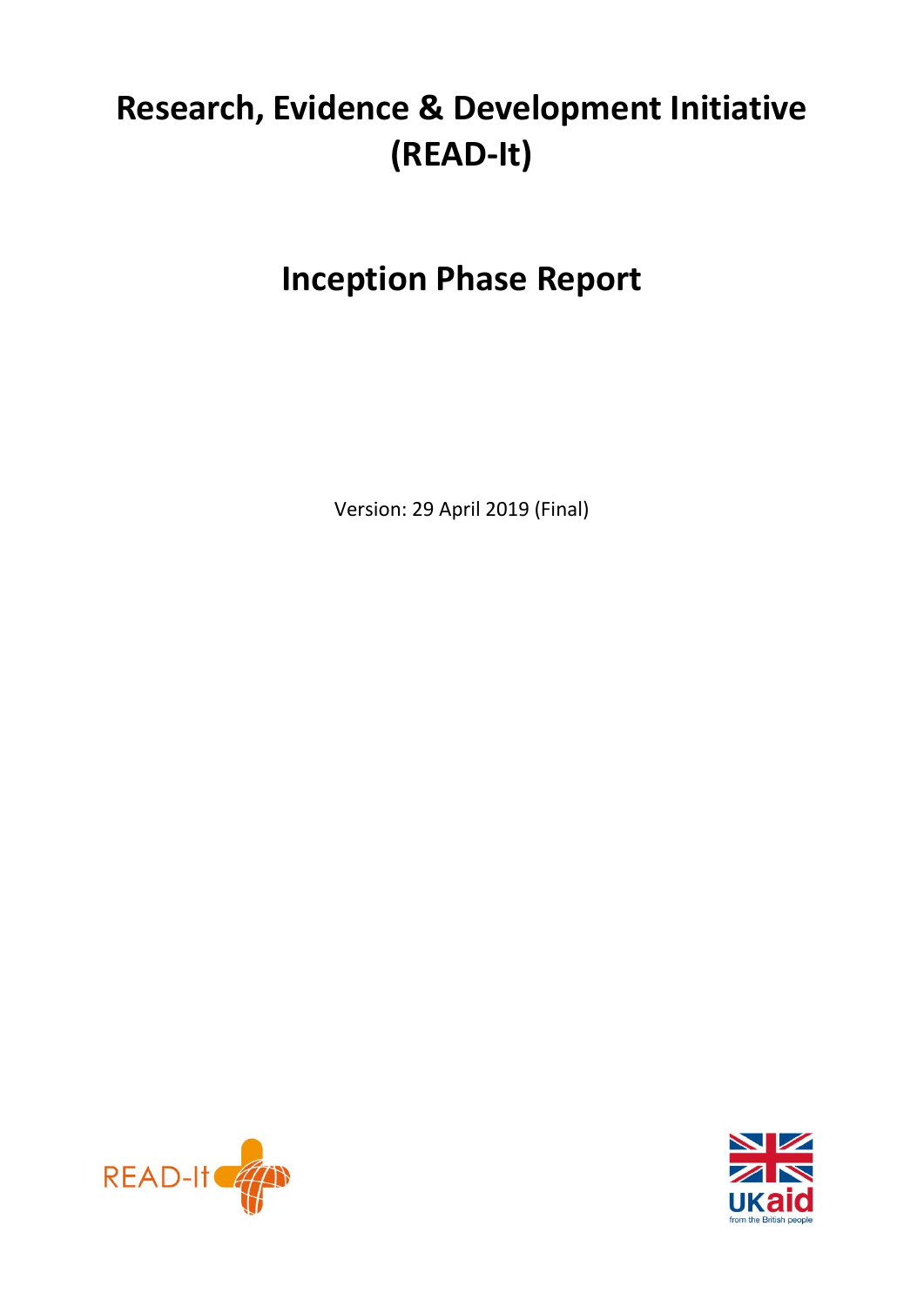#### **Department for International Development: Research and Evidence Division**

| <b>Project Name: Research, Evidence and Development Initiative (READ-It)</b> |                             |  |
|------------------------------------------------------------------------------|-----------------------------|--|
| Project Value: £6,995,872<br><b>Project Number: 300342-104</b>               |                             |  |
| Start Date: 15 <sup>th</sup> May 2018                                        | End Date: $31st$ March 2024 |  |
| Report date: 29 April 2019 (Final)<br><b>Review Date:</b>                    |                             |  |

#### **SUMMARY**

DFID have supported evidence synthesis to help inform DFID development policies in health and poverty since 1992 through a programme of work with Liverpool and partners working mainly through Cochrane. This investment has helped demonstrate how evidence synthesis provides reliable, unconflicted, scientifically defensible evidence in key technical policy areas, and can have real impact on content of care, more efficient health care, and poverty reduction.

READ-It represents the next phase of developing the Evidence Ecosystem portfolio in health related to diseases of poverty through Cochrane and related organizations relevant to DFID, global and national health systems. In the light of changes in the ecosystem, this new programme:

- 1. Is committed to producing only systematic reviews with anticipated high impact. <sup>1</sup>These will be generally related to public health and primary care in LMICs;
- 2. Is committed to develop LMIC-led methods projects;
- 3. Includes research synthesis in non-health sectors impacting on health to forward the Sustainable Development Goals agenda, where transdisciplinary working is likely to be important;
- 4. Promotes research leadership and development of independent evidence synthesis hubs in LMICs.

We have broadened our partnership portfolio beyond Cochrane entities, bringing in partners more closely associated with policy, and with partners with experience in evidence synthesis in other disciplines.

During this Inception phase, we have:

 $\overline{a}$ 

- Conducted consultations, literature scanning and consensus building to identify review topics that are important questions to our stakeholders and potentially high impact;
- Built consensus with partners on new protocols for years one and two;
- Developed outlines for methods projects to advance the science of synthesis;
- Conducted a planning and consultation meeting with all potential partners and DFID. In this meeting, we gained a common understanding of the planned science, policy engagement and performance expectations.
- Set up work plans and contracts with all new partners;
- Liaised with the World Health Organization and PAHO, taking on several topics in our response mode;
- Drafted a code of conduct and safeguarding procedures.

 $1$  Defined in the log frame as reviews informing polices or spending; catalysing and informing international debates; or widely used in scientific or general media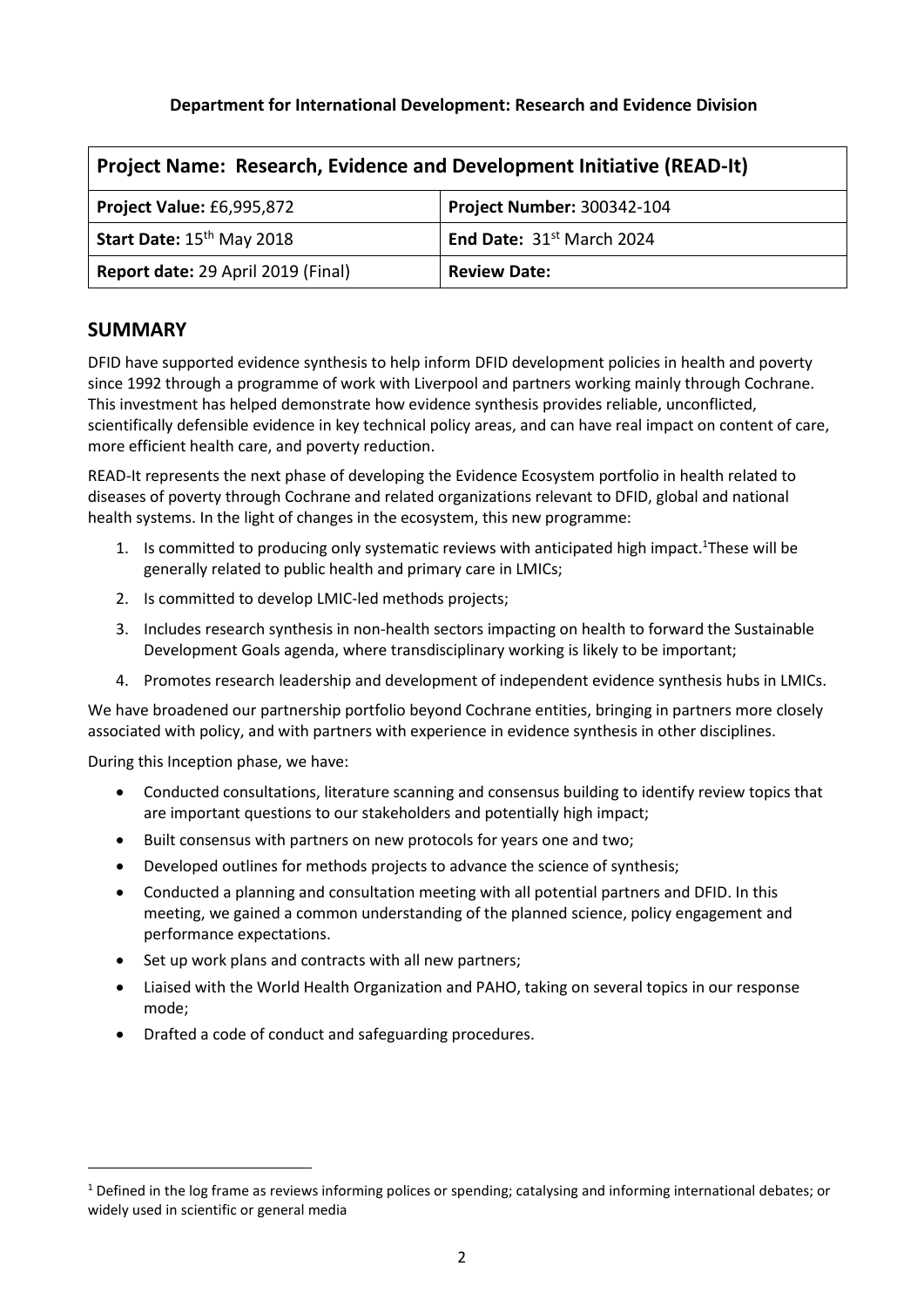In addition, during the Inception phase we have continued projects and reviews that were already in the pipeline, and we have published

- 11 high impact Cochrane systematic reviews (21 in total)
- 2 high impact other systematic reviews (5 in total)
- 2 high impact peer research papers (7 in total)

In this process:

- it was the *first time to be a first author* on a Cochrane review for 15 people (9.5 women and 5.5  $men<sup>2</sup>)$ ;
- 14.5 *first authors were from LMICS* for any peer review publication (11 women and 3.5 men this includes Cochrane reviews);

The programme has also seen the publication of guidelines that we have contributed to:

Global malaria vector control (WHO Geneva);

Global cryptococcal meningitis detection and treatment (WHO Geneva);

South Africa's National Paramedic Treatment Guidelines.

Overall, we have exceeded our targets in the log frame and are well placed to achieve outcomes during the implementation phase.

# **A: INTRODUCTION AND CONTEXT**

#### **Outline of the programme**

**.** 

DFID have supported the development of evidence synthesis as a science to help inform policy since 1992 through the Liverpool programme. This initially consisted of proof of concept of evidence synthesis, carried out from 1994 in partnership with Cape Town as part of Cochrane. We have been broadly successful. We are now entering a new phase where the science of evidence synthesis is well accepted but methods are still advancing, as are the procedures for using evidence at national and local levels.

With the support of DFID, the programme has developed over the years, with a strong emphasis on high impact reviews that influence policy; on capacity development; on dissemination of findings; and on ensuring the evidence produced is institutionalised in decision making. The programme has had substantial impact on developing a portfolio of influential reviews, developing methods, assuring adoption of methods, contributing to debate in contested areas, and in informing global and national policies and decision making. READ-It represents a new phase in the development of the Evidence Ecosystem portfolio in health related to diseases of poverty through Cochrane and related organizations relevant to DFID, global and national health systems.

However, the ecosystem has changed: the methods of systematic reviews are now widely accepted, there are many systematic reviews available, and there are increasing numbers of evidence to decision making projects in low- and middle-income countries drawing on methods that Cochrane and related organizations such as GRADE have developed.

The Royal Society and the Academy of Medical Sciences established a joint programme in evidence synthesis in 2018. Paul Garner was part of the Consultative Group and participated in the planning meeting. Out of this the Royal Society is headlining evidence synthesis, and the principles have been published in Nature written by establishment figures in science in the UK and beyond (see box). This demonstrates the establishment commitment to evidence synthesis in science.

<sup>&</sup>lt;sup>2</sup> Two reviews had joint first authors, each author counts as 0.5. This accounts for the fractions here.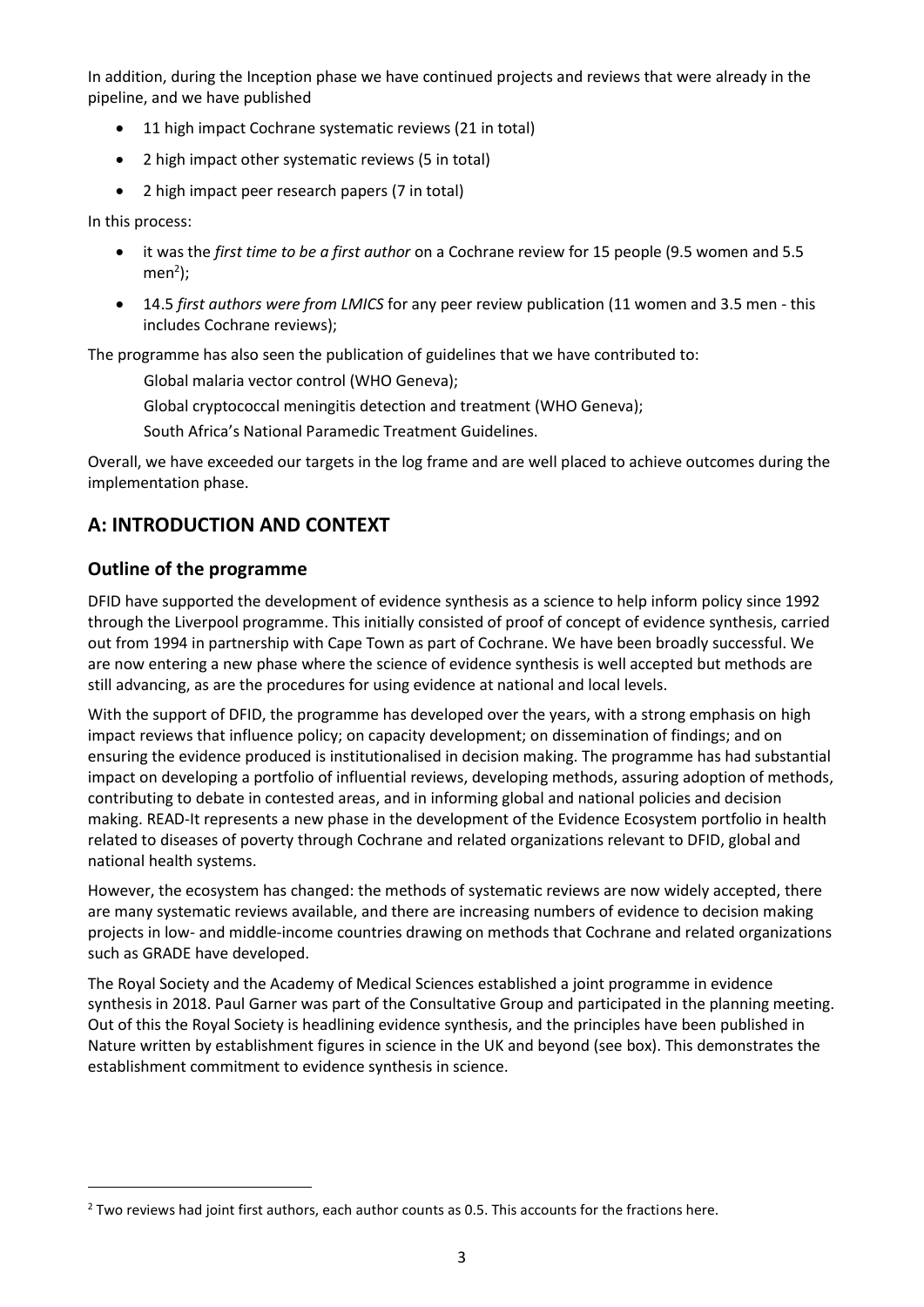**Box. Four principles for synthesising research evidence: From Donelly CA, Boyd C, Vallance P, Walport M, Whitty CJM, Woods E, Wormald C.** *Nature* **558**, 361-364 (2018) *doi: 10.1038/d41586-018-05414-4*

# **FOUR PRINCIPLES**

These features help researchers, policymakers and others to commission, do, share, appraise and use evidence syntheses.

## **INCLUSIVE**

- Involves policymakers and is relevant and useful to them.
- Considers many types and sources of evidence.
- Uses a range of skills and people.

## **RIGOROUS**

- Uses the most comprehensive feasible body of evidence.
- Recognizes and minimizes bias.
- Is independently reviewed as part of a quality-assurance process.

## **TRANSPARENT**

• Clearly describes the research question, methods, sources of evidence and quality-assurance process.

• Communicates complexities and areas

of contention.

• Acknowledges assumptions, limitations and uncertainties, including any evidence gaps.

• Declares personal, political and organizational interests and manages any conflicts.

## **ACCESSIBLE**

- Is written in plain language.
- · Is available in a suitable time frame.
- · Is freely available online.

# onature

In the light of the current environment, for this new programme, we have modified what we do and shifted our emphasis in the following ways:

- 1. We have made the bold step of counting only high impact reviews (or reviews we anticipate will be high impact) to measure progress against our most important output (output 1). Whilst we will report the production of other reviews, they are not counted in the log frame output. This will create incentives across the partnership to focus scarce resources on areas for impact. High impact is defined as reviews informing polices or spending; generating and informing international debates; or widely used in scientific or general media; these will be generally related to public health and primary care in LMICS.
- 2. We have included methods development as an output indicator in the log frame, to ensure contributors in LMIC to advance methods.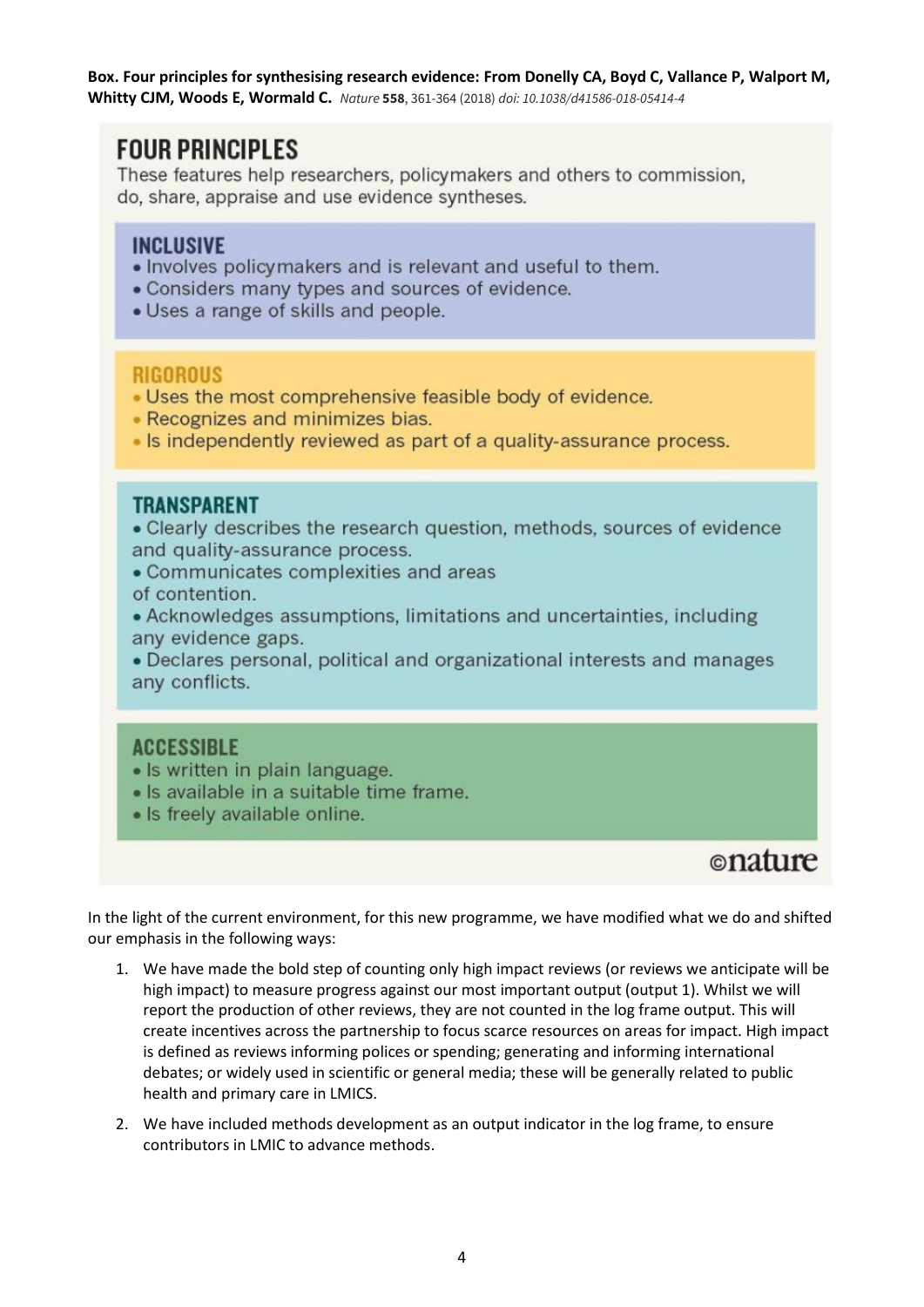- 3. We have included some pilot work in sectors outside health to forward the Sustainable Development Goals agenda, where transdisciplinary working is likely to be important in improving health.
- 4. We will promote leadership across partners and develop independent hubs. This will depend on the development of academic thinking and skills to identify key research questions where systematic reviews may help; to encourage dialogue with researchers and those engaged in policy; and to explore how best to be responsive to demand from policy makers.
- 5. We have developed our core business in topics in to neglected tropical diseases, malaria and tuberculosis; and we are extending our portfolio in public health approaches in nutrition, public health and accidents, and are exploring review approaches in the SDGs and in humanitarian health. This is in response to DFID priorities and our own horizon scanning, examination of disease burden, and an assessment of our potential to impact.
- 6. In the light of these developments, we have broadened our partnership portfolio outside of traditional Cochrane entities, bringing in partners more closely associated with policy (the TB Union, and Nepal partners), and partners with experience beyond health (Campbell Delhi, University College London).
- 7. We have also finessed and formalised our contracting procedure with partners and six-monthly monitoring. We need to build in some flexibility to follow new ideas for reviews when they occur, and to be responsive to policy needs with partners, and we are developing a culture and mechanisms to do this.
- 8. We have developed a code of conduct and draft procedures to assure safeguarding.

## **Relationship to DFID priorities**

READ-It aims to help DFID make the best policy choices. DFID's priorities include tackling extreme poverty and helping the world's most vulnerable and delivering value for money; DFID also wants to strengthen world peace, security and governance, and strengthen resilience and response to crisis.

READ-It is concerned with public health and primary care relevant to the poor in low-and middle-income countries in areas where policy is changing or where there is equipoise; we also prepare evidence around areas in health that DFID is currently investing in, or which are potential future options, to explore effectiveness.

We may at times show areas where DFID, other donors and governments are investing where the evidence of benefit is poor. This then may result in stopping support for ineffective programmes and enabling available funds to be reallocated. This will contribute to the value for money agenda.

We have an exploratory programme of work in policies related to the humanitarian setting.

#### **Progress**

READ-It started in May 2018 with an initial Inception phase until 31 March 2019 and within this period the Management Team has engaged with both established and new partners exploring priority topics. This relates to burden of disease, potential of interventions to change improve health, and emerging problems in obesity, mental health and humanitarian crises. We are now following up:

- neglected tropical diseases, vector control, malaria, and tuberculosis (CIDG);
- nutrition, particularly in public health, diet, exercise, and the emerging obesity epidemic in children (Cochrane Nutrition, the Cochrane Public Health and Health Systems Network, and the Campbell Collaboration;
- refugees and internally displaced people (American University in Beirut);
- mental health in primary care (EPOC).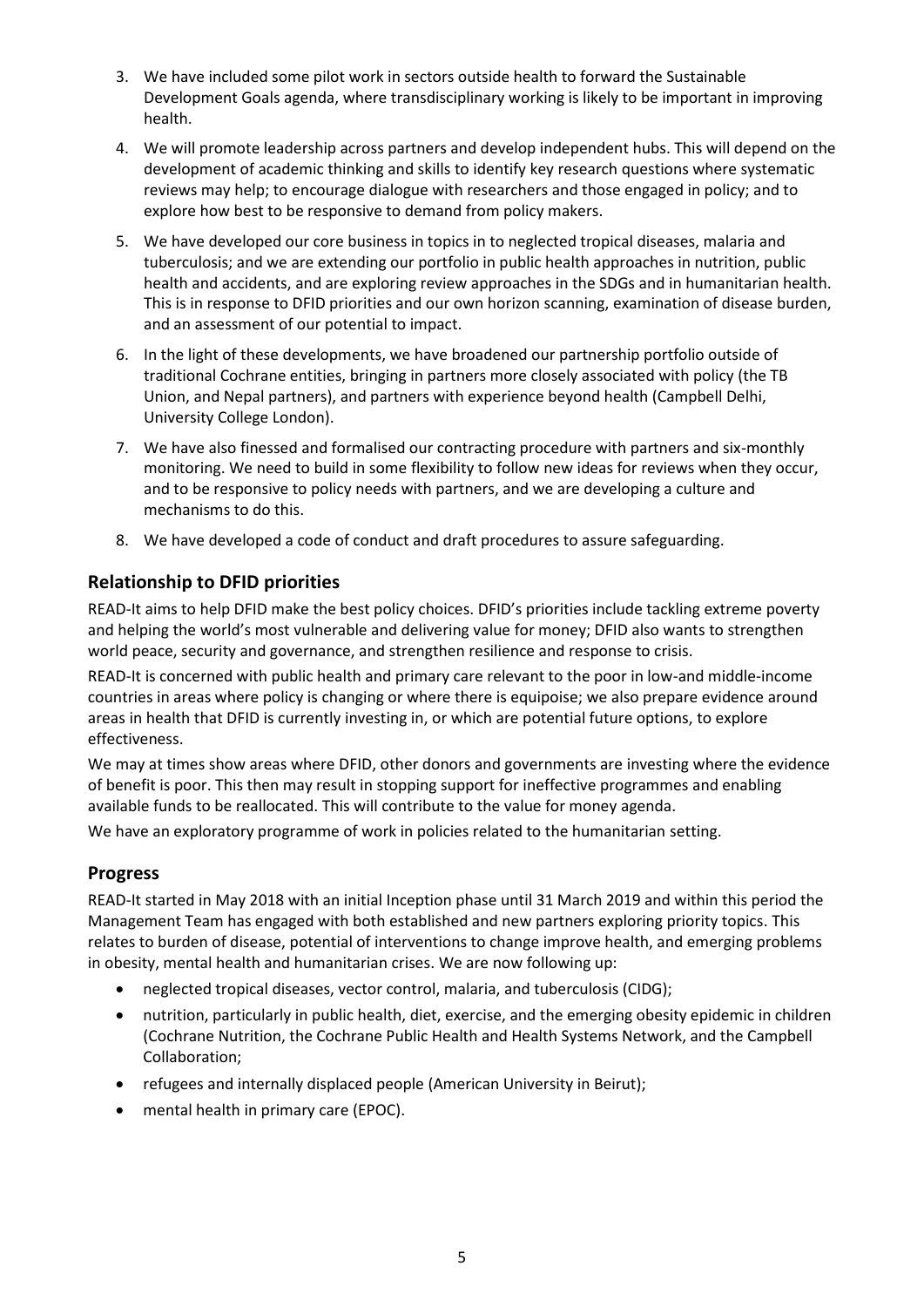During the Inception phase we held a Planning meeting from 28-30 January 2019 in Cape Town which was organised by the Stellenbosch University team. At the meeting:

- we gained a common understanding of the planned science, policy engagement and the performance anticipated across the partnership to achieve project impact and outcomes;
- we obtained critical insight into partner plans in relation to reviews, methodological advances, evidence to decision making and leadership development strategies;
- we started identifying collaborative joint projects (including reviews, evidence to policy initiatives and methods research);
- we made good progress to plans for a coherent READ-It evidence review portfolio for completion in the Inception phase, and in Implementation Years 1 and 2.

| <b>Africa</b>                                                                            | Lead           | South Africa | Stellenbosch University (Deputy Director: Taryn Young), and                                                                                                                        |  |
|------------------------------------------------------------------------------------------|----------------|--------------|------------------------------------------------------------------------------------------------------------------------------------------------------------------------------------|--|
|                                                                                          | Partners       | South Africa | Medical Research Council (joint partnership with Stellenbosch<br>University)                                                                                                       |  |
|                                                                                          |                | Zambia       | University of Zambia                                                                                                                                                               |  |
| Asia                                                                                     | Partners       | India        | Campbell Collaboration - New Delhi office                                                                                                                                          |  |
|                                                                                          |                | India        | International Union Against Tuberculosis and Lung Disease (The<br>Union) - South-East Asia Regional Office (USEA)                                                                  |  |
|                                                                                          |                | Sri Lanka    | University of Colombo                                                                                                                                                              |  |
| <b>Europe</b>                                                                            | Global<br>lead | UK           | Liverpool School of Tropical Medicine (Director: Paul Garner) <sup>1</sup> ; READ-It<br>Management office, and Cochrane Infectious Diseases Group (CIDG)<br>incorporating HIV/AIDS |  |
|                                                                                          | Partner        | UK           | EPPI-Centre, University College London (UCL)                                                                                                                                       |  |
|                                                                                          |                | Norway       | Effective Practice and Organisation of Care (EPOC)                                                                                                                                 |  |
| $1$ WHO Collaborating Centre for Evidence Synthesis for Infectious and Tropical Diseases |                |              |                                                                                                                                                                                    |  |

The following partnerships have been established by the end of the Inception phase:

#### **Other potential partners**

We are currently in liaison with additional potential partners in Cameroon and Nigeria and hope to establish partnerships during the first quarter of Implementation Year 1 (April to June 2019). It is likely that these will be more limited in scope and may hold a different type of subcontract than other partners.

We have a potential subcontract with the American University in Beirut (Lebanon) concerning refugees starting in April 2019, currently finalising the work plan and budget.

#### **Management**

The READ-It Management Team (Paul Garner, Taryn Young and Paula Waugh) have established regular communication and work together regularly.

The Management Team have established the READ-It Advisory Group which has been set-up to provide oversight on partner plans and large ticket review priorities, jointly chaired by Sally Green and Marion Kelly. We anticipate conference calls with the Advisory Group twice a year.

#### **Reporting**

#### **Management of partner progress reports**

This will take place every 6-months which includes a review and assessment feedback on the progress against agreed deliverables. We then use this assessment to determine if partners are on track against the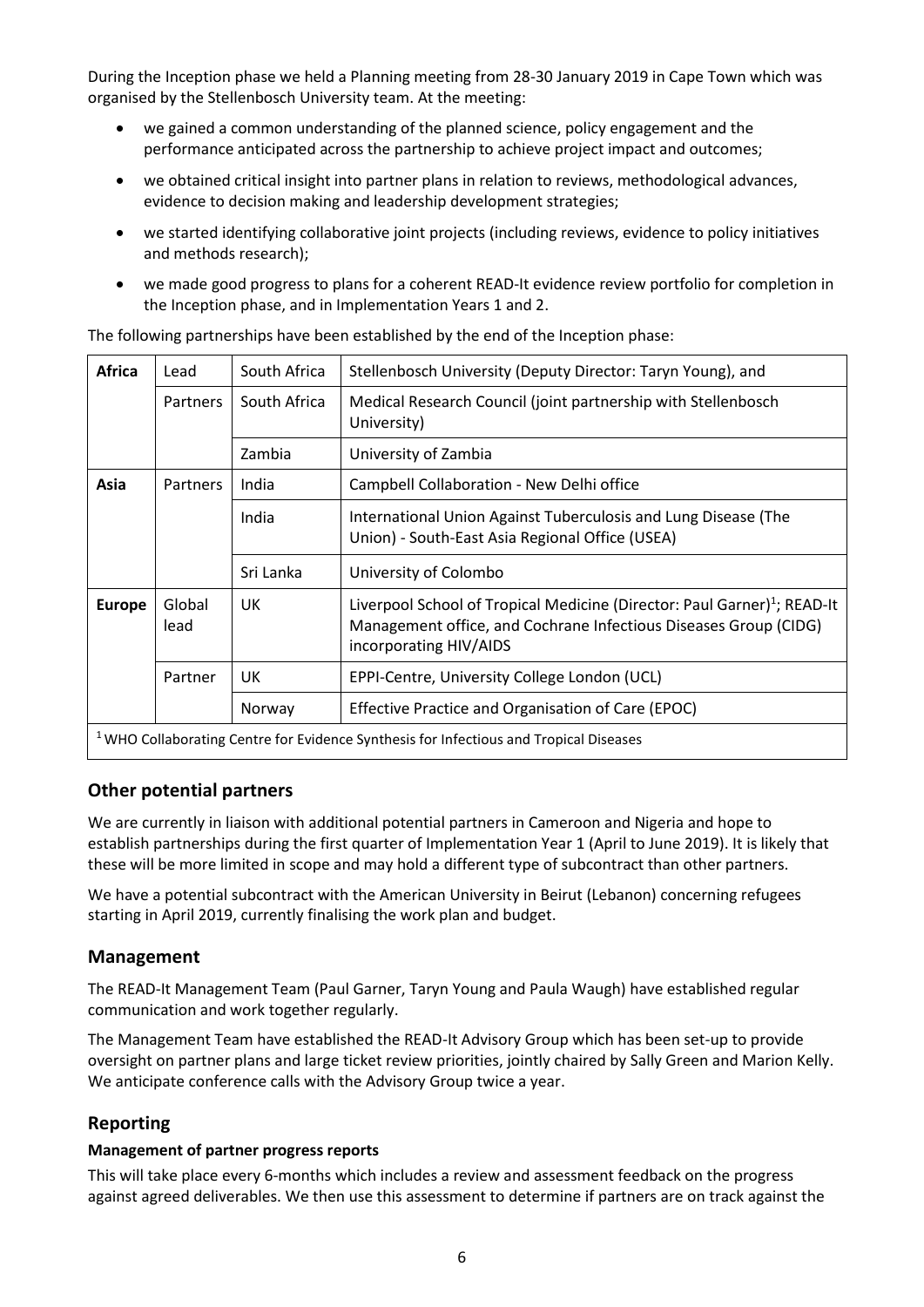agreed work plan and deliverable due dates, and in line with the agreed budgets. READ-It Management office will assess South Africa's programme; CIDG's performance against targets in the CIDG work plan will be prepared, sent to the Deputy Director in South Africa for comment and the Advisory Group for assessment.

#### **Monitoring database**

Partners input details of publications, editorial data, and other monitoring information to the online database in real time. This is used by the Management office for the annual reports, updating the log frame targets and the annual ResearchFish submission for the READ-It programme.

#### **Financial management**

We currently use two options of payments for partners 1) advance (special case agreed by DFID for LMIC based organisations) and 2) actual incurred costs. Both payment options are assessed using the detailed financial reports submitted by Partners (to the READ-It Management office) against the payment option reporting schedule for the individual partner and linked to the progress report assessments.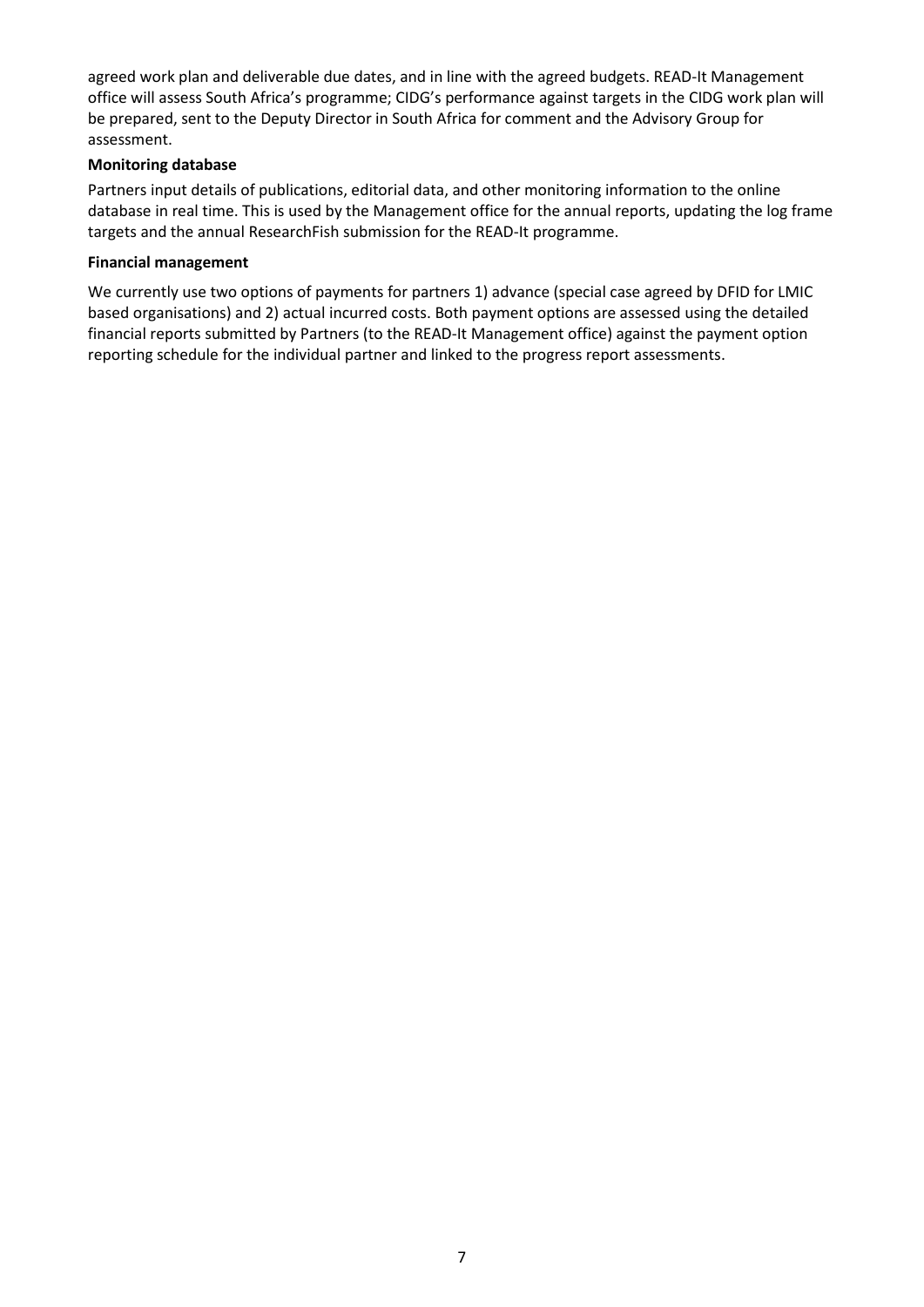# **B: PERFORMANCE AND CONCLUSIONS**

#### **Annual outcome assessment**

| <b>Annual outcome</b><br>assessment                                                                                                                                      | <b>Targets</b> | Formal outcome reported for log<br>frame <sup>3</sup>                                                                                               | In progress <sup>4</sup>                                                                                                                                                                                      |
|--------------------------------------------------------------------------------------------------------------------------------------------------------------------------|----------------|-----------------------------------------------------------------------------------------------------------------------------------------------------|---------------------------------------------------------------------------------------------------------------------------------------------------------------------------------------------------------------|
| 1.1 New or amended<br>global policies or<br>guidelines relevant in the<br>poor and vulnerable,<br>including women:<br>decisions are aided by<br><b>READ-It outputs</b>   | Nil            | Guidelines for malaria vector<br>control (World Health<br>Organization)<br>Cryptococcal disease in HIV-<br>infected adults Update (WHO)<br>Total: 2 | Histoplasmosis in HIV positive<br>people (PAHO/CDC guidance)<br>Treatment of plague (WHO/CDC<br>guidance)                                                                                                     |
| 1.2 New or amended<br>national policies or<br>guidelines relevant in the<br>poor and vulnerable,<br>including women:<br>decisions are aided by<br><b>READ-It outputs</b> | Nil            | Paramedic clinical guidance for<br><b>South Africa</b><br>Total: 1                                                                                  | Treatment of opportunistic<br>infections in people with HIV:<br>India guidance                                                                                                                                |
| 1.3 Evidence that<br>multilateral, UN or global<br>agency (including Gates &<br>GAVI) alter investment<br>based on outcome 1 or 2                                        | Nil            |                                                                                                                                                     |                                                                                                                                                                                                               |
| 1.4 Case studies of READ-<br>It leadership influencing<br>national decision-making<br>processes                                                                          | Nil            |                                                                                                                                                     | Case studies include Anke<br>Rohwer's work on plagiarism in<br>African medical journals; and<br>Taryn Young's work on the<br>Buddies Project. We report on<br>these in output indicator section<br>3.2 below. |

#### **Overall outcome assessment**

#### **Informing policy**

**.** 

The **malaria vector control guidelines** were published. This used GRADE analysis from **seven** Cochrane reviews. The systematic review production and management and GRADE analysis subgroup members were entirely READ-It members: Leslie Choi, Joe Price, Marty Richardson, Vittoria Lutje, Deirdre Walshe and Paul Garner. In addition, the *guideline methodologist*-the person advising the panel on the interpretation of GRADE-was an editor with the Cochrane Infectious Diseases Group, Joseph Okebe. [See news item on](https://www.lstmed.ac.uk/news-events/news/cochrane-infectious-disease-group-works-with-who-on-latest-guidelines-for-malaria)  [process and reviews included](https://www.lstmed.ac.uk/news-events/news/cochrane-infectious-disease-group-works-with-who-on-latest-guidelines-for-malaria)

The **cryptococcal meningitis guidelines (update)** were published. This used GRADE analysis from several Cochrane reviews. The systematic review team of ten people included four people working with the Cape Town Centre for Evidence-Based Health Care and the Cochrane Infectious Diseases Group: Ingrid Eshun-Wilson, Nathan Ford, George Rutherford, Mark Tenforde. [See commentary on process.](https://www.cochranelibrary.com/cdsr/doi/10.1002/14651858.ED000130/full)

<sup>&</sup>lt;sup>3</sup> In the log frame, no targets were set for outcome indicators in the Inception phase. However, due to the previous investment, several projects were completed and these are reported here.

<sup>4</sup> These are projects that may yield indicators that will be counted when the projects are completed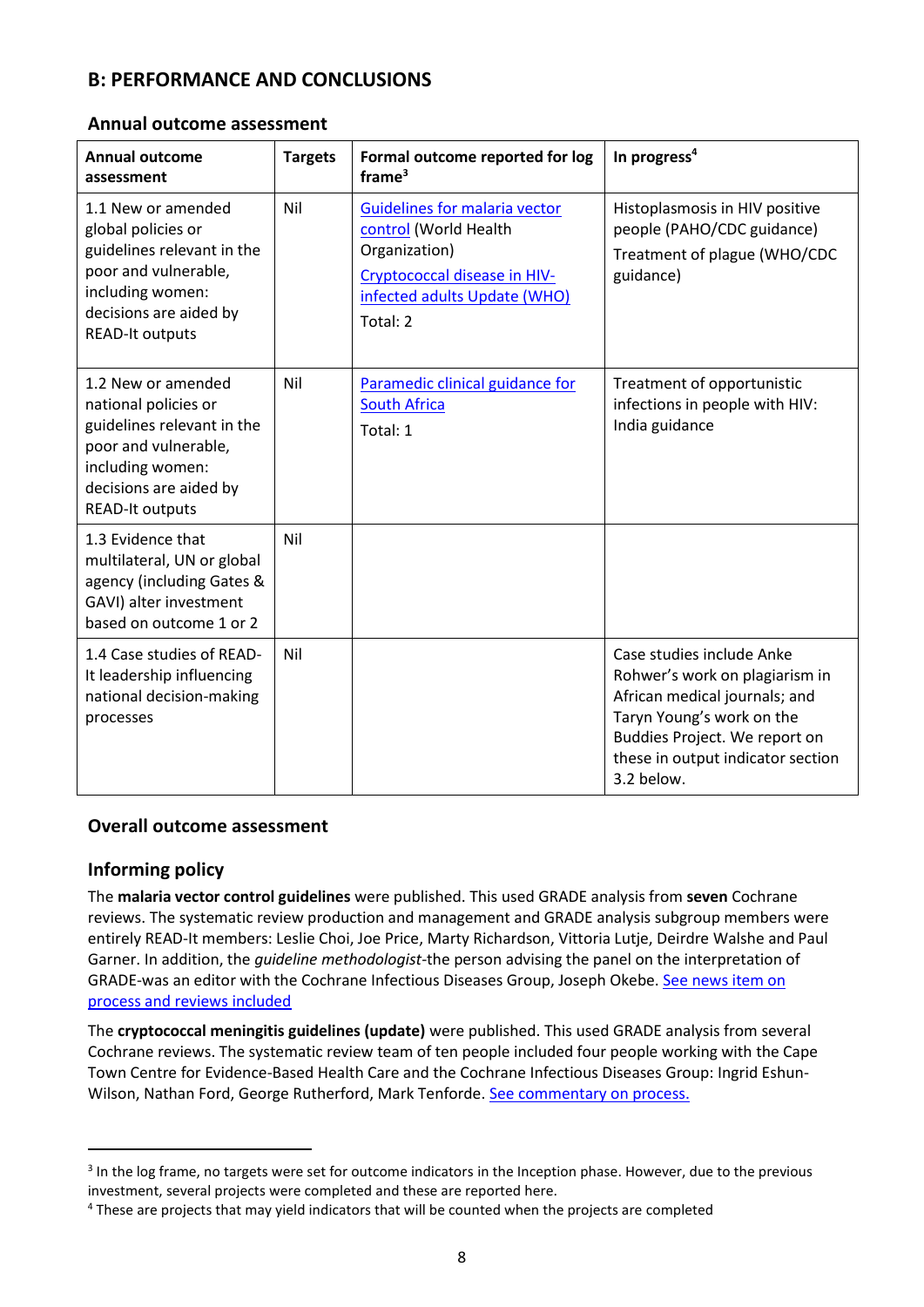## **Informing debates**

The pyronaridine-artesunate review is informing debates around decisions about the global use of this drug within the WHO Essential Medicines safety committee.

[PBO nets show important effects and this is a current topic being debate.](https://www.cochranelibrary.com/cdsr/doi/10.1002/14651858.CD012776.pub2/full) This is because of insecticide resistance to pyrethroids. PBO is more expensive.

The research on plagiarism in African Journals was reported i[n Nature.](https://www.nature.com/articles/d41586-018-07462-2) This led to [a letter from a JAMA](https://bmjopen.bmj.com/content/8/11/e024777.responses#biased-study-and-misrepresentation-of-actual-rates-of-plagiarism-in-african-medical-journals)  [editor challenging our results and demanding that we re-analyse them;](https://bmjopen.bmj.com/content/8/11/e024777.responses#biased-study-and-misrepresentation-of-actual-rates-of-plagiarism-in-african-medical-journals) in our response, we [robustly](https://bmjopen.bmj.com/content/8/11/e024777.responses#authors%E2%80%99-response-to-flanagin-and-ofori-adjei-)  [defended our analysis.](https://bmjopen.bmj.com/content/8/11/e024777.responses#authors%E2%80%99-response-to-flanagin-and-ofori-adjei-)

#### **New specific topics under development**

- Inputs into national toxicology guidelines in South Africa to start in 2019;
- Treatment of histoplasmosis in people with HIV: PAHO guideline (meeting held in February 2019);
- Detection and treatment of plague: WHO guideline (meeting in September 2019);
- Treatment of opportunistic infection in HIV (Ministry of Health and Family Welfare, India). This is at an early stage, and discussion with the researcher responsible at the All India Institute of Medical Research.

## **Overall strategy**

The previous RPC emphasised the need for decision making at National level and had several projects where the staff supported these processes. Cognisant of the changes in WHO to regional and country decision making, we have started exploring how we interface:

- Through establishing dialogue with the evidence to policy officer in WHO's Eastern Mediterranean Regional Office (EMRO);
- By offering input to new approaches to the Global Malaria Programme working on eradication at national level.

We are also exploring strategic collaboration in approaches to accelerate progress towards the Sustainable Development Goals through Systems Leadership for Sustainable Development with 4SD led by David Nabarro.

A new component in our capacity development is to help promote and develop skills in identifying critical research questions for evidence synthesis, which is critical to truly independent research evidence synthesis hubs. This is beyond current Cochrane guidance on the mechanics of generating PICO questions.

## **Key lessons**

We are more limited in our direct contact with national governments and global or regional NGOs. This we need to consider as we move forward.

#### **Key actions**

To work with new partners to develop government links and responsive mechanisms at national level to develop these outcomes.

To form strategies for dialogue and contribution to policy given the current decentralisation of decision making by the WHO.

#### **Has the log frame been updated since the last review?**

New programme of work and agreed READ-It log frame is available (see Annex 1a).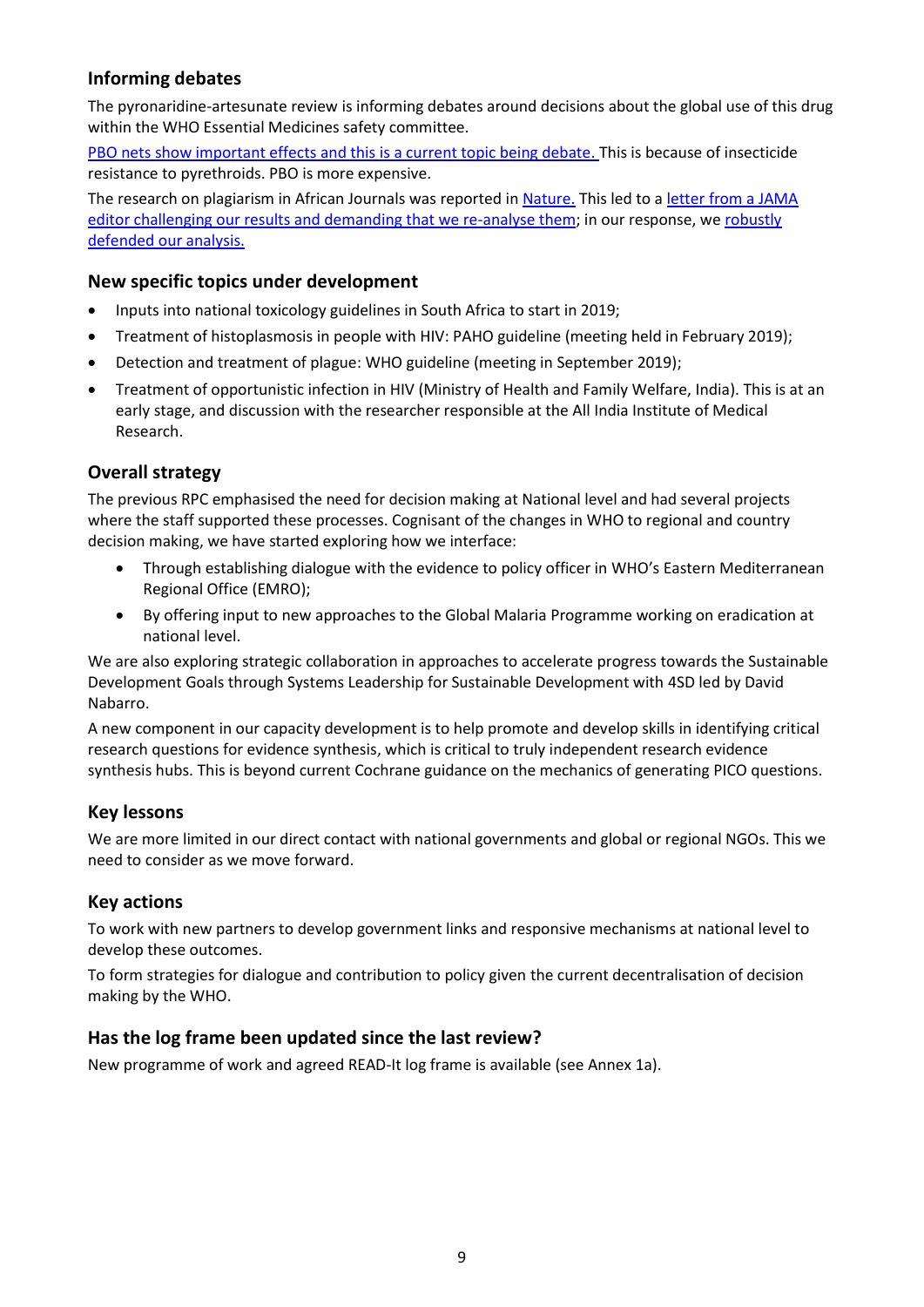# **C: DETAILED OUTPUT SCORING: NUMBER 1**

| <b>Output Title</b>         | Timely, high-impact, published Cochrane or other peer reviewed systematic reviews<br>that will benefit the health of the poor and vulnerable, including women |                                             |                                              |     |
|-----------------------------|---------------------------------------------------------------------------------------------------------------------------------------------------------------|---------------------------------------------|----------------------------------------------|-----|
| Output number per LF        |                                                                                                                                                               | Output 1                                    |                                              |     |
| Risk:                       |                                                                                                                                                               | Minor<br><b>Moderate</b><br>Major<br>Severe | Impact weighting $(\%)$ :                    | 50% |
| Risk revised since last AR? |                                                                                                                                                               | N/A                                         | Impact weighting % revised<br>since last AR? | N/A |

| Indicator(s)                                                                                                                                                            | <b>Targets</b> | Progress (achieved by<br>end-Inception phase) |
|-------------------------------------------------------------------------------------------------------------------------------------------------------------------------|----------------|-----------------------------------------------|
| 1.1 Number of high impact systematic reviews that can contribute<br>to decisions concerned with the content and delivery of poverty-<br>related services and programmes | 2              | 11                                            |
| 1.2 Number of published methods that contribute towards<br>improved review quality, efficiency or uptake                                                                | O              |                                               |
| Note that a total of 26 systematic reviews published in total<br>(Cochrane and other systematic reviews)                                                                |                |                                               |

#### **Indicator 1.1 Systematic reviews**

We have been working hard on delivering a series of reviews in progress and developing new topic areas. We have published:

| Cochrane reviews (new)     | $= 12$ |
|----------------------------|--------|
| Cochrane reviews (updated) | $= 9$  |
| Systematic reviews (other) | $= 5$  |
| Cochrane protocols         | $= 9$  |
|                            |        |

In methods, we report one relevant publication (see text).

#### **Reviews reported as high impact**

**Two malaria vector control reviews** formed part of the World Health Organization (WHO) Malaria Vector Guidelines. These guidelines are being copy-edited and are due for release in early 2019. In total, we will have provided **seven** Cochrane reviews for this guideline (some published already, some being finalised). One of these reviews is an update of the original 2004 Cochrane review of impregnated mosquito nets that underpinned investment in insecticide-treated nets. It required updating because new methods for assessing the certainty of the evidence had emerged, and to take into account insecticide resistance.

**One review of PBO nets for malaria** although not yet connected to a guideline, this is a critical review, likely to feed into the decision making around investment, examining the impact of a new insecticide used in mosquito nets. This is important as the new insecticide is expensive but may be effective where mosquito resistance to pyrethroids is impairing net effectiveness. This was done by a team of young authors from Liverpool.

**Three Cochrane reviews on cryptococcal meningitis** as part of the WHO Guidelines published in March 2018. The contribution of the Cochrane work to the guideline development is outlined in a Cochrane Editorial was published in the Inception phase.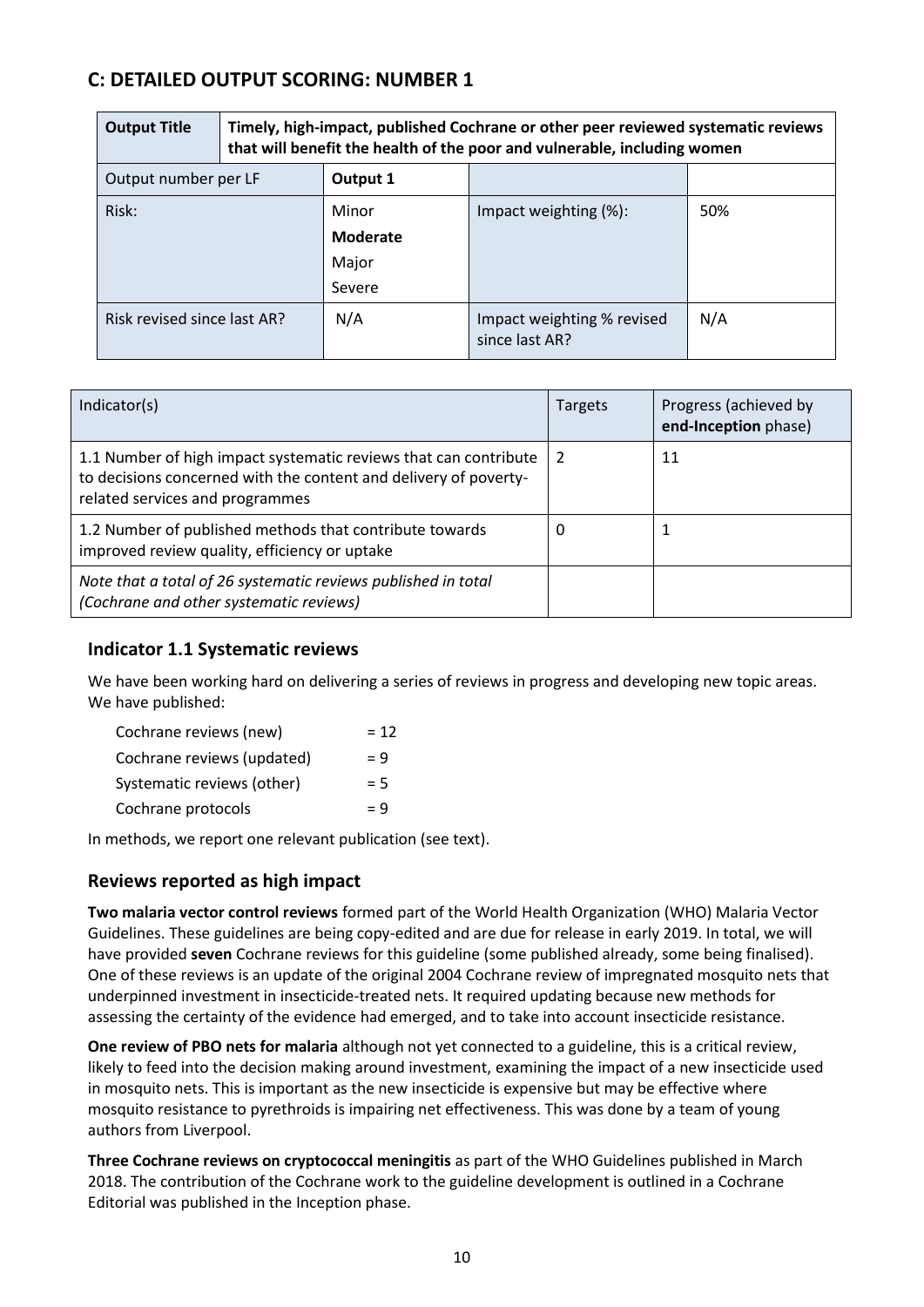Other high impact reviews relate to those used in guideline development with WHO and are reported in Annex 4. These include Crimea Congo Haemorrhagic Fever, Fat intake and body weight, GeneXpert for extrapulmonary TB. These were initiated in the previous RPC but completed and published in this period.

## **Other reviews of interest**

**One Cochrane review update of albendazole in filariasis.** This is potentially controversial, as this update confirms there is no evidence that albendazole has any effect on filariasis. To avoid a defensive backlash and to improve the chances of the findings being accepted, we have not disseminated these results actively or in a combative manner. We will return to this by examining the policy process that led to this decision in a subsequent publication once READ-It is established.

**One Cochrane review on the treatment of** *Mycobacterium ulcerans***.** This is a neglected tropical disease and the review highlights how little research has been done on treatment.

**One Cochrane overview of food supplementation in areas of high risk of food insecurity.** A large review showing the impacts of food supplementation outside of famine areas is at best modest. This overview was a surprise-there is so much investment in food supplementation in many groups, that examined together there is almost no good evidence of benefit.

#### **Indicator 1.2 Methods development**

We published the report of the Buddies programme, that helped delineate more clearly the complexities of using evidence in policy influence. This will help inform expectations of researchers-who often consider policy rather simplistically-and may help with more nuanced interactions with policy makers. This is counted in the log frame representing "improved review uptake".

In addition, we also published a ground-breaking synthesis of qualitative research in Africa on adherence to antiretroviral medication. In the past, we have only examined randomised controlled trials and thus the synthesis world in adherence consists of small, technical interventions. We hope this review will help lead the way in more deeper understanding of health care delivery.

## **Summary of responses to issues raised in previous annual reviews (where relevant)**

New programme of work and report is for the Inception phase, therefore, no issues to report.

## **Recommendations [for DFID]**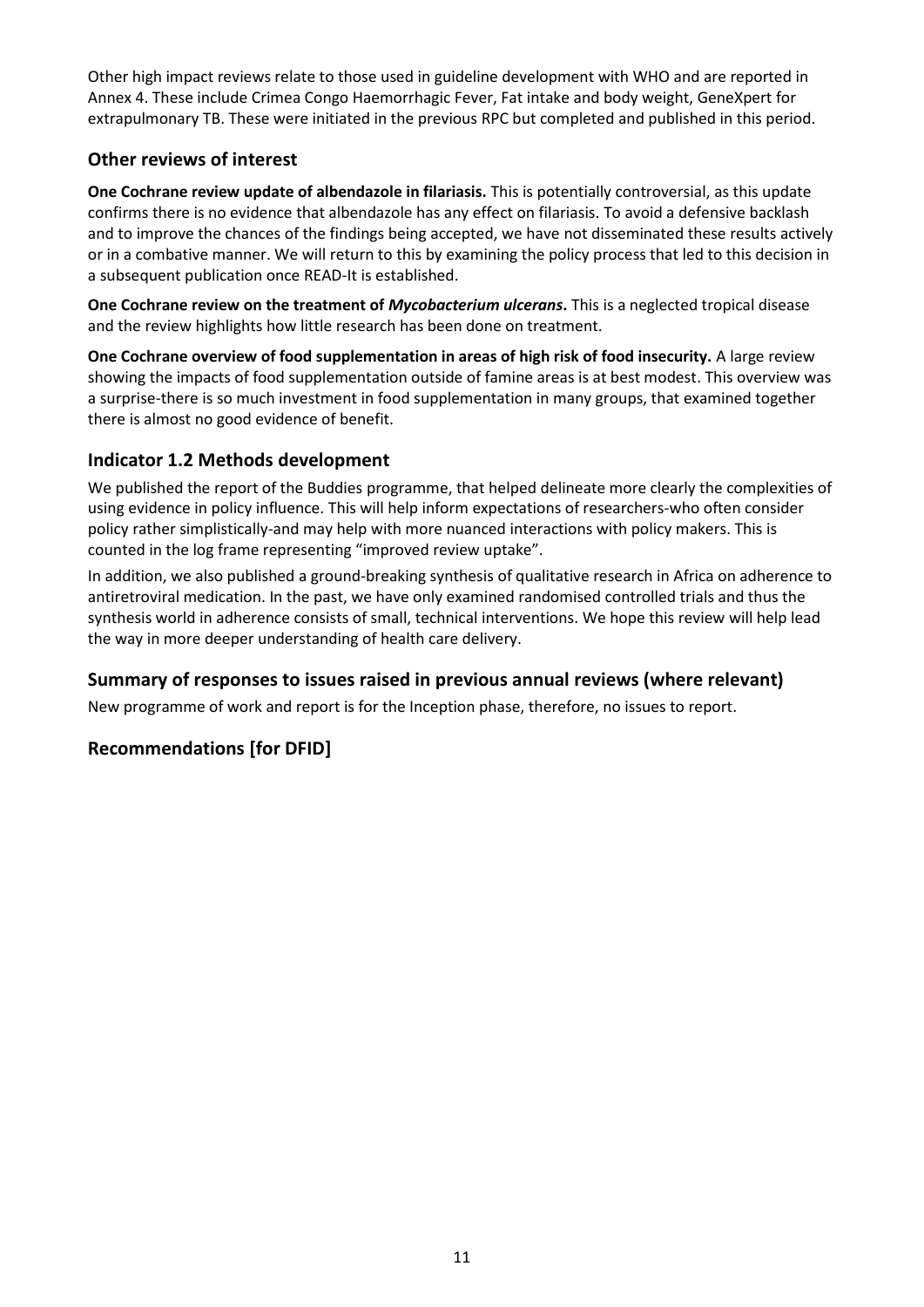# **C: DETAILED OUTPUT SCORING: NUMBER 2**

| <b>Output Title</b>         | Review findings disseminated effectively |                                   |                                              |     |
|-----------------------------|------------------------------------------|-----------------------------------|----------------------------------------------|-----|
| Output number per LF        |                                          | Output 2                          |                                              |     |
| Risk:                       |                                          | Minor<br><b>Moderate</b><br>Major | Impact weighting (%):                        | 25% |
|                             |                                          | Severe                            |                                              |     |
| Risk revised since last AR? |                                          | N/A                               | Impact weighting % revised<br>since last AR? | N/A |

| Indicator(s)                                                                                     | Targets | Progress (achieved<br>by end-Inception<br>phase) |
|--------------------------------------------------------------------------------------------------|---------|--------------------------------------------------|
| 2.1 Number of global guidelines or policies that cite READ-It outputs<br>(linked to outcome 1)   | 0       |                                                  |
| 2.2 Number of national guidelines or policies that cite READ-It outputs<br>(linked to outcome 2) | 0       |                                                  |
| 2.3 Sustained policy debate (national or international)                                          | 0       | 0                                                |

## **Indicator 2.1 Global policies**

We contributed to global policies in:

- Guidelines for malaria vector control,
- Cryptococcal meningitis management.

#### **Indicator 2.2 National guidelines or policies**

READ-It staff contributed to a national project on paramedic guidelines with the Government of South Africa and Universities in Cape Town. This is counted in the log frame.

#### **Indicator 2.3 Sustained policy debate**

The debate has continued in Low-carbohydrate diets. The debates around this review published in 2014 continued, mainly in South Africa. The advocates and promoters of the diet challenged the review in a variety of ways. There were articles in the South African Medical Journal, calling our review "mischief" with some quite minor and poorly substantiated criticisms; this article was then used by the advocates in South Africa as the basis for making formal complaints of misconduct to PLOS ONE, Stellenbosch and UCT Universities. Part of the problem is the substantial academic and financial conflicts of interests of low carbohydrate advocates. After we had responded to the criticisms to the editors of PLOS ONE, these editors published a correction to the article. This then allowed the University to close the complaints of misconduct.

Fresh debate has arisen from our publication about Plagiarism. The debates around this were across the African continent. Anke Rohwer, South Africa, published an article on research integrity and the problem with plagiarism in research articles published in Africa. This created debate: Nature ran a news item on our findings; and a JAMA editor and an editor from Ghana hotly contested this, implying the article should be retracted, which we robustly responded to.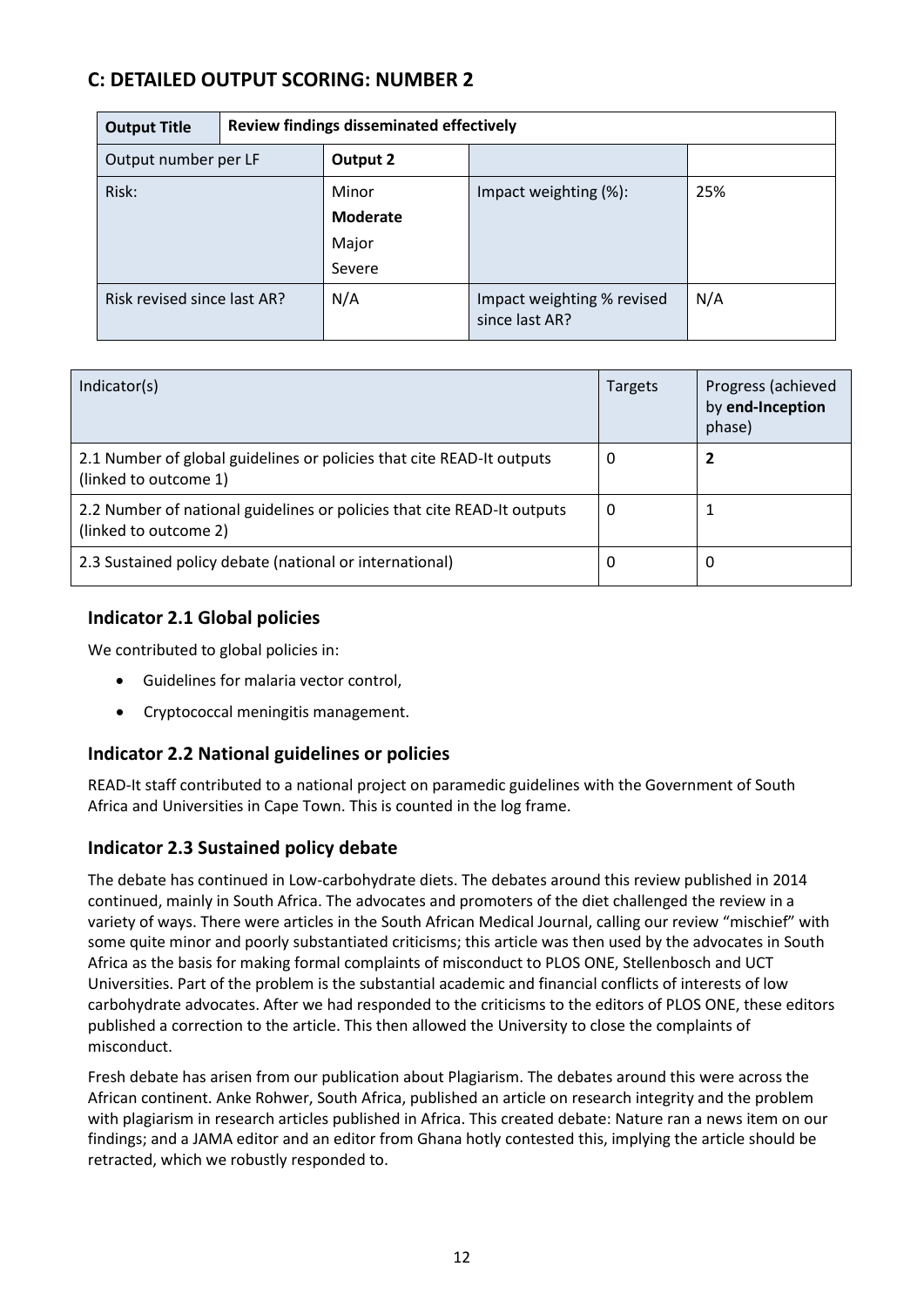#### **Dissemination events**

There have been some important dissemination events which include:

Paul Garner contributed to a workshop for Ministry of Health Policy makers at the Nepal Health Research Council, Kathmandu, that included real life examples of using evidence to policy in August 2018.

Paul Garner and Rachael Milligan were participants at the 'Evidence Week in Parliament' organized by Sense about Science at the House of Commons, Palace of Westminster, London, 25 June 2018.

Paul Garner contributed to the debates at the Academy of Medical Sciences that led to the Nature statement (see box).

Paul Garner contributed to the UK Aid Panel at the DFID Satellite Session at the 5<sup>th</sup> Global Symposium on Health Systems Research, Liverpool in September 2018.

In South Africa, the Stellenbosch University team offered the online primer course to 47 participants from Botswana, Kenya, Namibia, Nigeria, South Africa, Tanzania, Uganda, Zambia and Zimbabwe – bringing the total to more than 130 participants who successfully completed the online primer in systematic reviews. Cochrane Knowledge Translation Unit is busy finalising a case study on the primer course.

In South Africa, Tamara Kredo mentored one of the National Essential Medicine List guideline committees on use of Evidence to Decision (EtD) frameworks and plan to work with a small group from that committee on how to address issues of equity in guidelines. Tamara also serves as a peer review of Medicine reviews that are submitted to Essential Medicine Committee to advise on how to transparently present evidence that considers magnitude and quality of evidence.

Paul Garner presented an update on vector control policy and systematic reviews. This was done alongside a presentation by the Director of the Global Malaria Programme.

On the 20 November 2018, Cochrane South Africa conducted a webinar on GRADE evidence to decision frameworks for guidelines.

Cochrane SA facilitated workshop with Africa Check [\(https://africacheck.org/\)](https://africacheck.org/) to enhance capacity of journalists to use evidence from Cochrane reviews in October 2018

Celeste Naude contributes as a member of the Ministerial Committee on Mortality and Morbidity in Children under 5 years (CoMMiC), South Africa National Department of Health; Directorate: Child & Youth Health in South Africa.

Celeste has been invited to serve on the WHO Nutrition Guidance Expert Advisory Group (NUGAG) Subgroup on Policy Actions.

Jimmy Volmink and Paul Garner have been appointed to the new Cochrane Editorial Board.

#### **Summary of responses to issues raised in previous annual reviews (where relevant)**

New programme of work and report is for the Inception phase, therefore, no issues to report.

#### **Recommendations [for DFID]**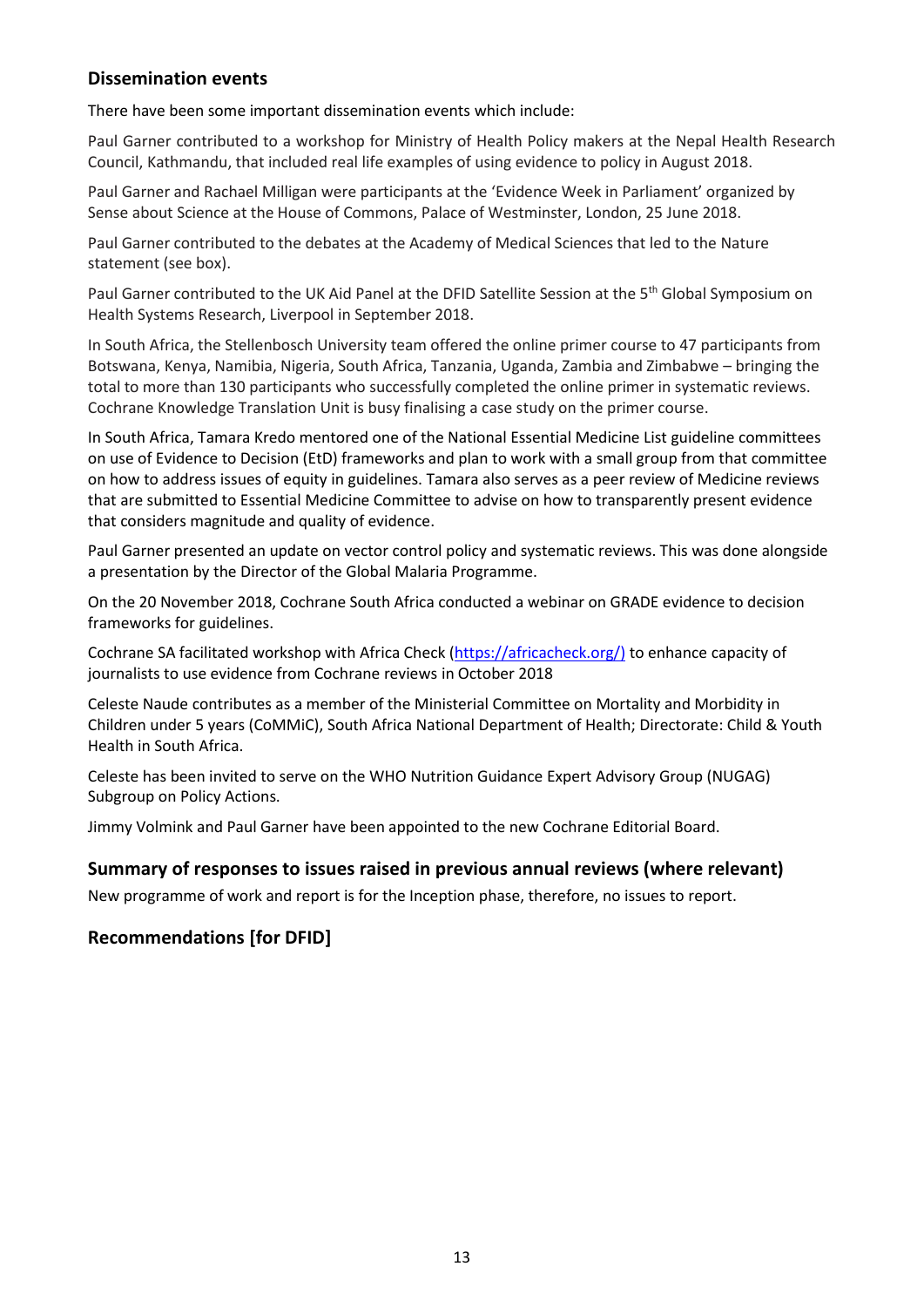# **C: DETAILED OUTPUT SCORING: NUMBER 3**

| <b>Output Title</b>         | <b>Evidence synthesis hubs in LMICs</b> |                                             |                                              |     |
|-----------------------------|-----------------------------------------|---------------------------------------------|----------------------------------------------|-----|
| Output number per LF        |                                         | Output 3                                    |                                              |     |
| Risk:                       |                                         | Minor<br><b>Moderate</b><br>Major<br>Severe | Impact weighting (%):                        | 25% |
| Risk revised since last AR? |                                         | N/A                                         | Impact weighting % revised<br>since last AR? | N/A |

| Indicator(s)                                                                                                                  | Targets | Progress (achieved<br>by end-Inception<br>phase) |
|-------------------------------------------------------------------------------------------------------------------------------|---------|--------------------------------------------------|
| 3.1 Number of high impact systematic reviews (1.1) or methods (1.2)<br>published reviews led by LMIC authors                  |         | 4(1.1)<br>1(1.2)                                 |
| 3.2 Number of READ-It partners or Cochrane authors demonstrating<br>global leadership through leading effective dissemination | 0       | 3                                                |
| 3.3 READ-It input to LMIC teams working on evidence synthesis and<br>translation is well received and broadly successful      | 0       | Not evaluated                                    |

## **Indicator 3.1**

Ingrid Wilson based in Cape Town performed highly on production of reviews, all initiated and mainly funded from the previous RPC. We are concerned about performance against this indicator longer term as reviews become more complex. We are exploring more proactive mechanisms to bring in authors from LMIC in the review process, nor assure contributions.

## **Indicator 3.2**

- Ingrid Wilson (Cape Town) showed leadership with the HIV qualitative synthesis review and assuring its publication.
- Anke Rohwer (Cape Town) performed well in the work on plagiarism and responding to this.
- Celeste Naude (Cape Town) worked hard in defending the low carbohydrate diet systematic review in the face of hostile attacks by the advocates

#### **Indicator 3.3**

The GRADE Guidance Group approved the South Africa GRADE Network will be co-managed by the Centre for Evidence Based Health Care and Cochrane South Africa. It is the first formal GRADE structure on the African continent. The Network was launched at the African Cochrane Indaba in March 2019. Part of DFID investment in the previous years has enabled an independent synthesis capacity in the region that has enabled this Centre to be established.

#### **Summary of responses to issues raised in previous annual reviews (where relevant)**

New programme of work and report is for the Inception phase, therefore, no issues to report.

## **Recommendations [for DFID]**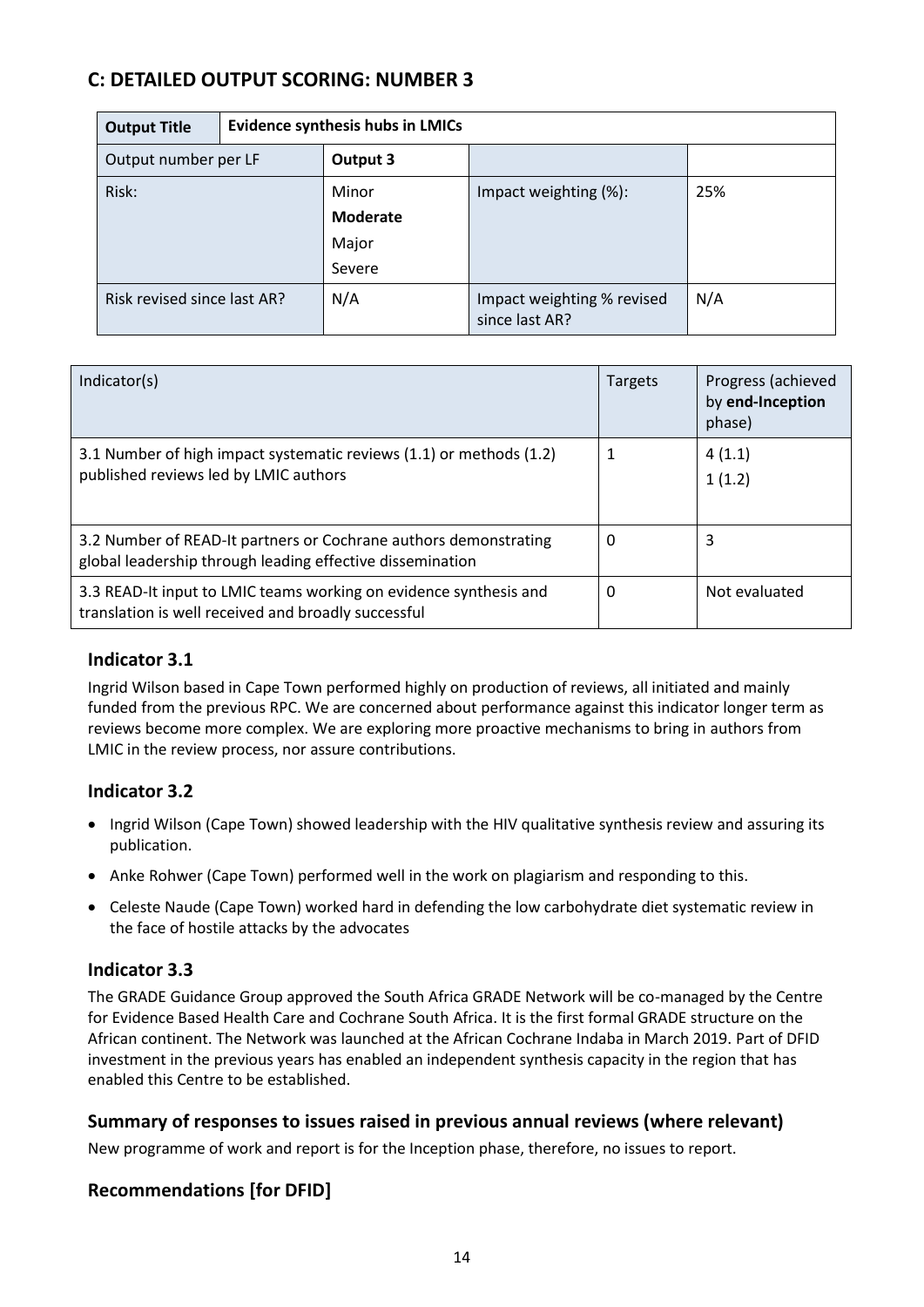# **D: VALUE FOR MONEY & FINANCIAL PERFORMANCE**

#### **Key cost drivers and performance**

This programme is a contribution to Cochrane, and DFID obtains a much higher return because of this. The programme is a substantive contributor to Cochrane, and yet DFID, the WHO, NGOs and national governments benefit from many of the reviews produced by other groups in Cochrane, funded by other governments or agencies: for example, in pregnancy and childbirth. The investment in Cochrane for DFID is a contribution that has a very much larger return than would be obtained if we were working independently.

The main cost in the programme is staff time. This includes people doing Cochrane reviews, people supervising, and people training; and engagement in Cochrane development and in the uptake of evidence underpinned by Cochrane reviews into health practice and policy.

Staff are carefully selected, appraised and monitored, with clear performance targets. Across the programme, the READ-It Management Team discuss staff performance and share issues to obtain a joint resolution.

The second main driver is travel. We assure value for money by minimising travel as much as possible-not only the flight costs, but the opportunity costs in terms of staff time with travel.

With increasing complexity and demands from WHO for rapid turn-around, we are increasingly using a service called Cochrane Response. In the past, having high level experienced authors has meant products are delivered to time and efficiently. We have had some success with this as a mixed model (us subcontracting Cochrane Response, and Cochrane Response obtaining WHO contracts and then subcontracting our technical expertise). We are also using them for completing difficult reviews and are monitoring this expense.

#### **VFM performance compared to the original VfM proposition**

No variation. However, we have introduced annual VfM judgement of partner outputs. This is a qualitative assessment, examining the money spent over the year, measuring this against performance at outcome level. If a partner prepares reviews or has some other impact at outcome level, this increases the VfM; if there is no impact at outcome level, this tends to reduce VfM. Some partner contracts are for smaller amounts, and we take this into account in evaluating performance.

#### **Assessment of whether the programme continues to represent value for money**

Yes. As can be seen by the outputs continuing from the previous investment, this programme continues to represent excellent value for money.

#### **Quality of financial management**

The lead partner has a strong financial monitoring and management system in place. The Management Team will assess the performance against work plans on a six-monthly basis to allow warnings to be made to partners and any remedial action, if necessary.

During the Inception phase there have been delays with arranging the new partner work plans and budget, therefore, there is an underspend on the agreed budget for 2018-19 which is mainly related to the budget partner lines which was highlighted to DFID in December 2018.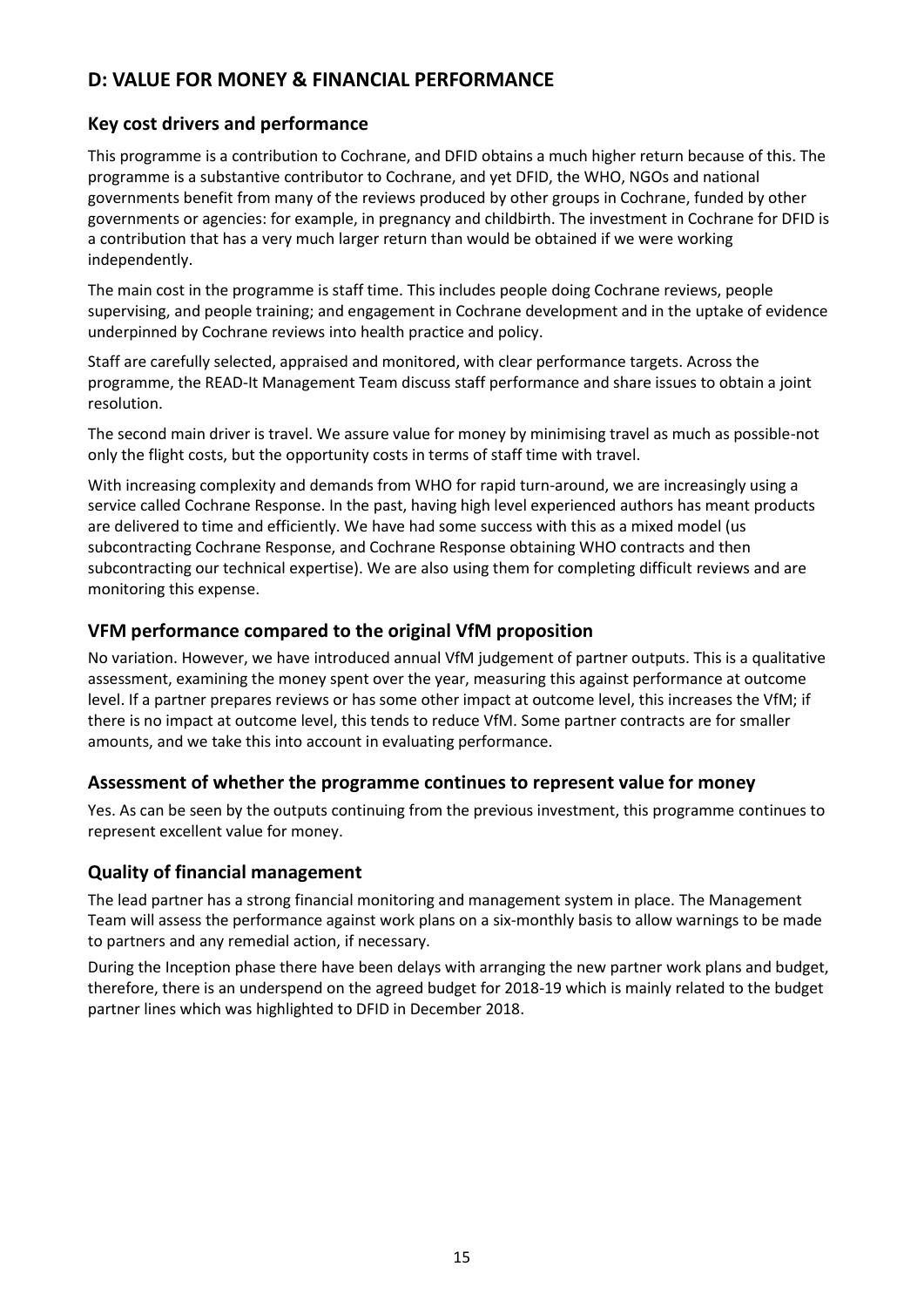# **E: RISK**

#### **Overview of programme risk**

New programme of work and READ-It risk register is available (see Annex 5) and will be used throughout the life of the programme and amended as necessary. All partners will also be responsible for their own individual risk register related to the agreed programme of work.

Contracting is robust. Performance of all partners is routinely monitored every six months with remedial action taken where required.

There are new processes being rolled out to assure safeguarding.

Due diligence procedures are fully implemented.

#### **Outstanding actions from risk assessment**

New programme of work and report is for the Inception phase, therefore, no actions to report.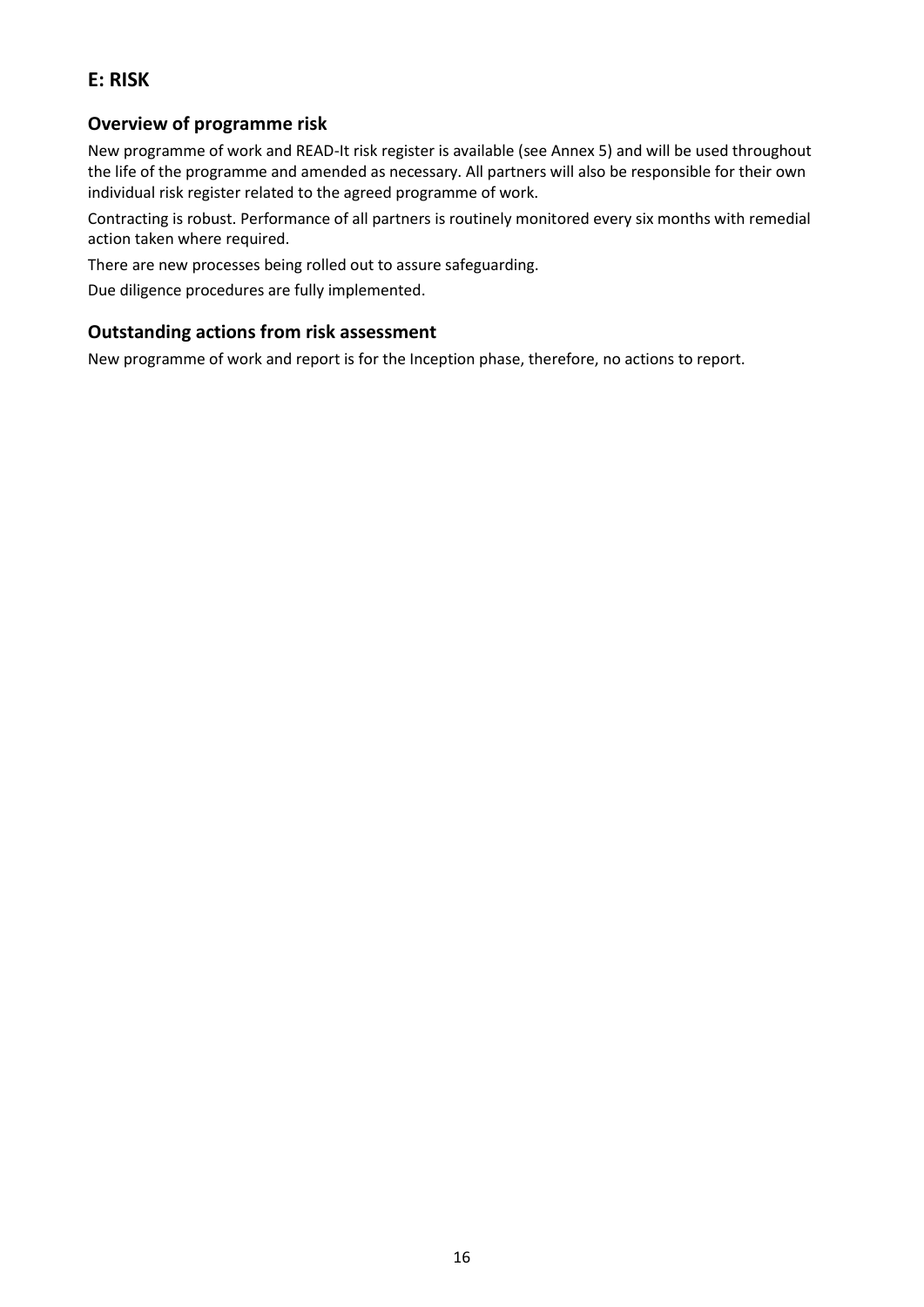# **F: COMMERCIAL CONSIDERATIONS**

#### **Delivery against planned timeframe**

We are on track.

#### **Performance of partnership (s)**

We have almost completed all formal partner subcontracting.

#### **Asset monitoring and control**

The only items that will appear within the asset monitoring are desk-top PC's as agreed with partners within their work plan and budget.

All partners will provide full details of the purchase of any desk-top PC's which will be included within the READ-It asset inventory at Year 1 and will be updated annually. This will also highlight the disposal of any assets and the justification for the disposal of individual items.

The equipment purchased from the previous RPC is still in use by the READ-It Management office (including CIDG) at LSTM, details provided in Annex 3.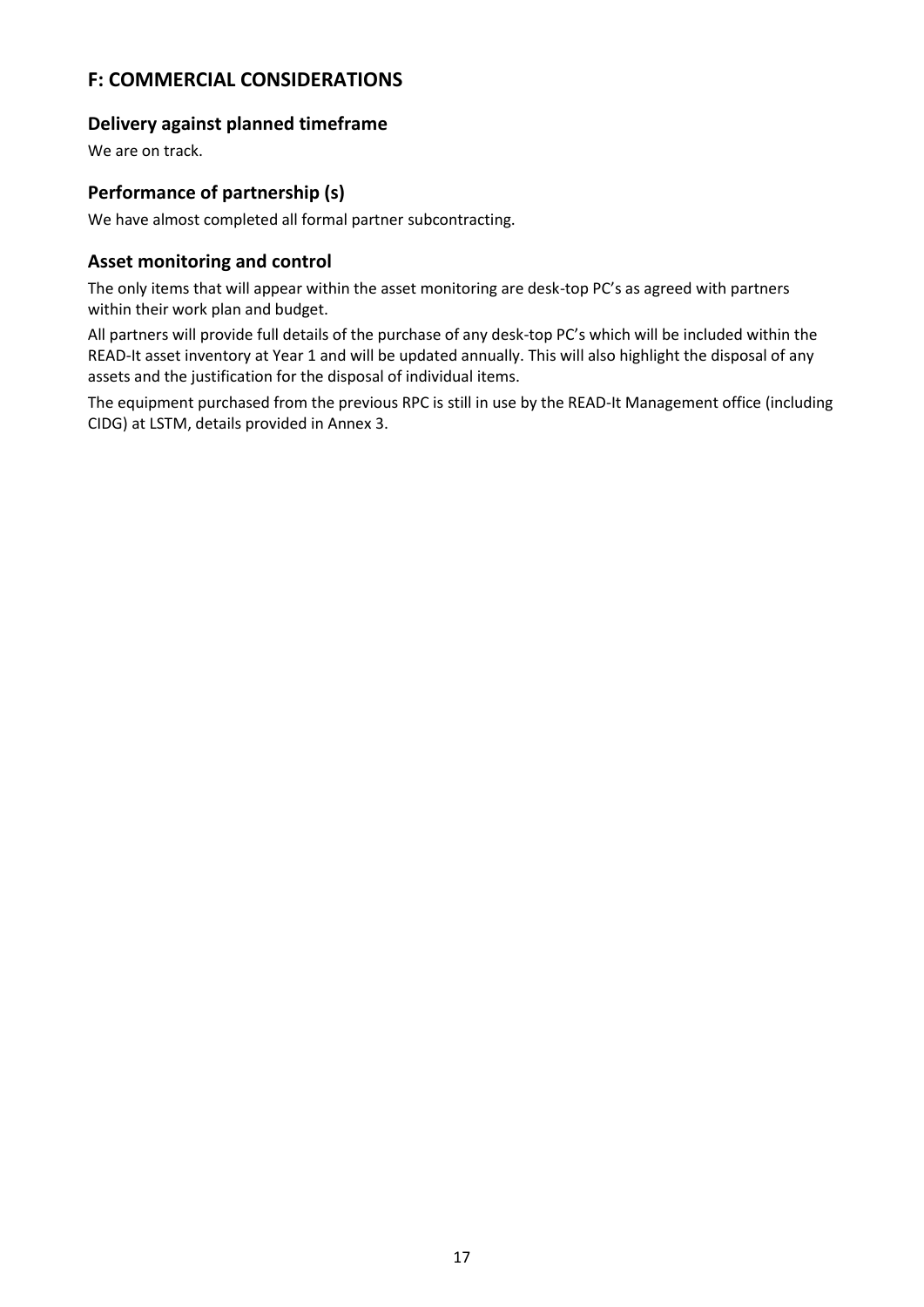# **G: CONDITIONALITY**

## **Update on partnership principles (if relevant)**

This is not applicable.

#### **Aid Transparency**

We have detailed annual budgets linked to work plan activities and deliverables with all individual partners. Both the work plan and budgets are assessed by the Management Team prior to the arrangement and fullyexecuted partner subcontracts.

All partners will report on the progress of outputs, outcomes, associated activities, and final expenditure every six-months which will then be assessed by the Management Team, including highlighting any potential risks and if remedial action may be required.